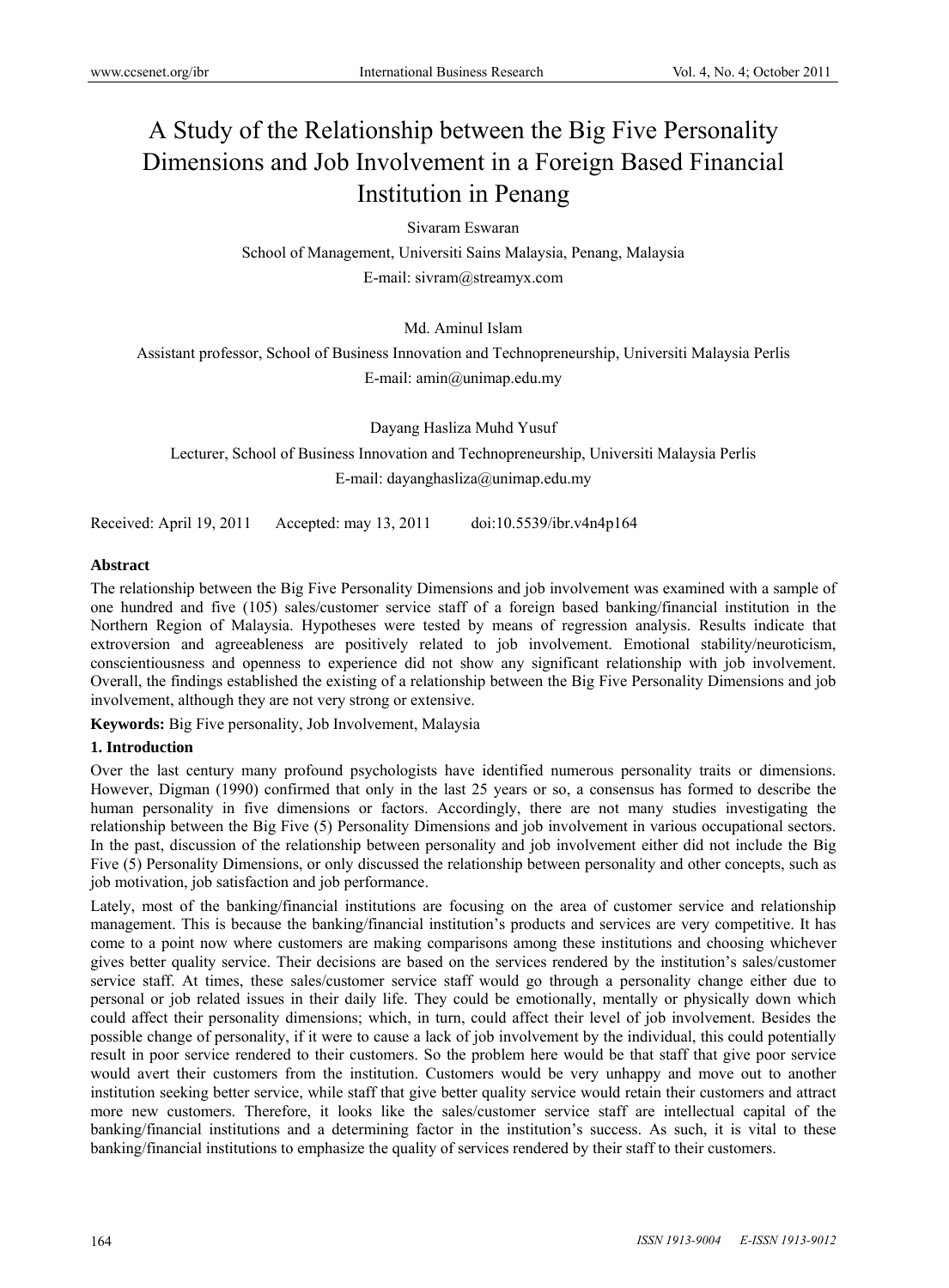Thus, the consistent job involvement and quality servicing of these staff would be noticed and appreciated by the customers. This could increase customer satisfaction and grow the customer's financial and wealth management portfolio with the institution. These existing customers could then be ambassadors, or promoting agents, going around promoting the institutions to their relatives and friends. Hence, this could attract new customers to join the banking/financial institution. This could possibly stimulate the popularity, profitability and growth of the institution among the other competitors. These staff are the asset of the institutions, as they play an important role in managing the customers, meeting their needs and giving them satisfaction. Staff's behaviors are reflected by their individual personality traits. Therefore, it is important to analyze and understand their personality.

The Big Five (5) Personality Dimensions are employed in the study as a model to measure this from the perspective of Organizational Behavior. According to Ivancevich, Konopaske, and Matteson (2008) the five (5) dimensions are extroversion, emotional stability/neuroticism, agreeableness, conscientiousness and openness to experience. It is expected that staff who are high in these dimensions would be high in job involvement and may be more readily multi-tasking in providing proper services to the customers. Hence, this study uses the Big Five (5) Personality Dimensions to analyze and understand the employee's personality in relation to their job involvement in the banking/financial institutions. Therefore, the problem that initiated this study is the high sales/customer service staff turn over rate, customers who are opting to bank elsewhere and the wastage of monetary and non-monetary resources spent on these staff and customers.

#### **2. Literature Review**

This section presents an extensive review of literature relevant to job involvement, personality and the Big Five (5) Personality Dimensions. Literature on job involvement consists of historical perspective of job involvement, job-related attitudes and job involvement as an attitude. While the literature on personality consists of historical perspective of personality, definition of personality, theories of personality including the Big Five (5) Personality Dimensions, personality and behavior, personality and attitude, and lastly, how personality can be changed.

#### *2.1 Job Involvement*

In simple terms, job involvement would mean an individual's genuine and natural commitment to their job. Employees who are content with their personal nature, the job that they are pursuing and the management of the organization are said to be highly involved in their job. However, in reality, the meaning of job involvement is far greater than this simple equation. The two constructs of job involvement and organizational commitment are somewhat similar to each other that they are both concerned with an employee's identification with the work experience. However, the constructs differ in that job involvement is more closely associated with identification with one's immediate work activities whereas organizational commitment refers to one's attachment to the organization (Brown, 1996). It is possible, for example, to be very involved in a specific job but not be committed to the organization or vice versa (Blau & Boal, 1987).

Lodahl and Kejner (1965) were firmly credited with coining the term ''job involvement'' as an operationalized protestant work ethic and a stable attitude that developed when the value of work became part of the self-concept. Employees who were not job involved were characterized as ''living off the job'' and their identity/self-concept was neither determined by the type nor the quality of their work.

Further refining job involvement, Kanungo (1982) observed that prior researchers' definitions were contaminated by other constructs such as intrinsic motivation, and that oftentimes experimenters interchanged the term job with work, which is more general and non-equivalent. Kanungo (1982) argued that "job involvement is a descriptive belief that is contemporaneously caused whereas work involvement is a normative belief that is historically caused.'' The former was related to the need satisfying potential of one's current job, and the latter was stated to be a general conviction regarding the value of work that developed via socialization in a specific culture. Later, Paullay, Alliger, and Stone-Romero (1994) verified Kanungo's (1982) distinction between job involvement and work involvement, which they called work centrality, via confirmatory factor analysis.

On the same token, research studies over the past two decades by Sekaran and Mowday (1981) and, Sekaran (1989) have explored the construct of job involvement. They have approached it from two different perspectives. The first perspective views job involvement as an individual difference variable, which is believed to occur when the possession of certain needs, values or personal characteristics predispose individuals to become more or less involved in their jobs. For instance, Rabinowitz and Hall (1977), in their review of literature on job involvement found that individual characteristics such as age, education, sex, tenure, need strength, level of control, and values were linked to job involvement. The second perspective views job involvement as a response to specific work situation characteristics. In other words, certain types of jobs or characteristics of the work situation influence the degree to which an individual becomes involved in their job. For example, research has demonstrated that job involvement has been related to job characteristics such as task autonomy, task significance, task identity, skill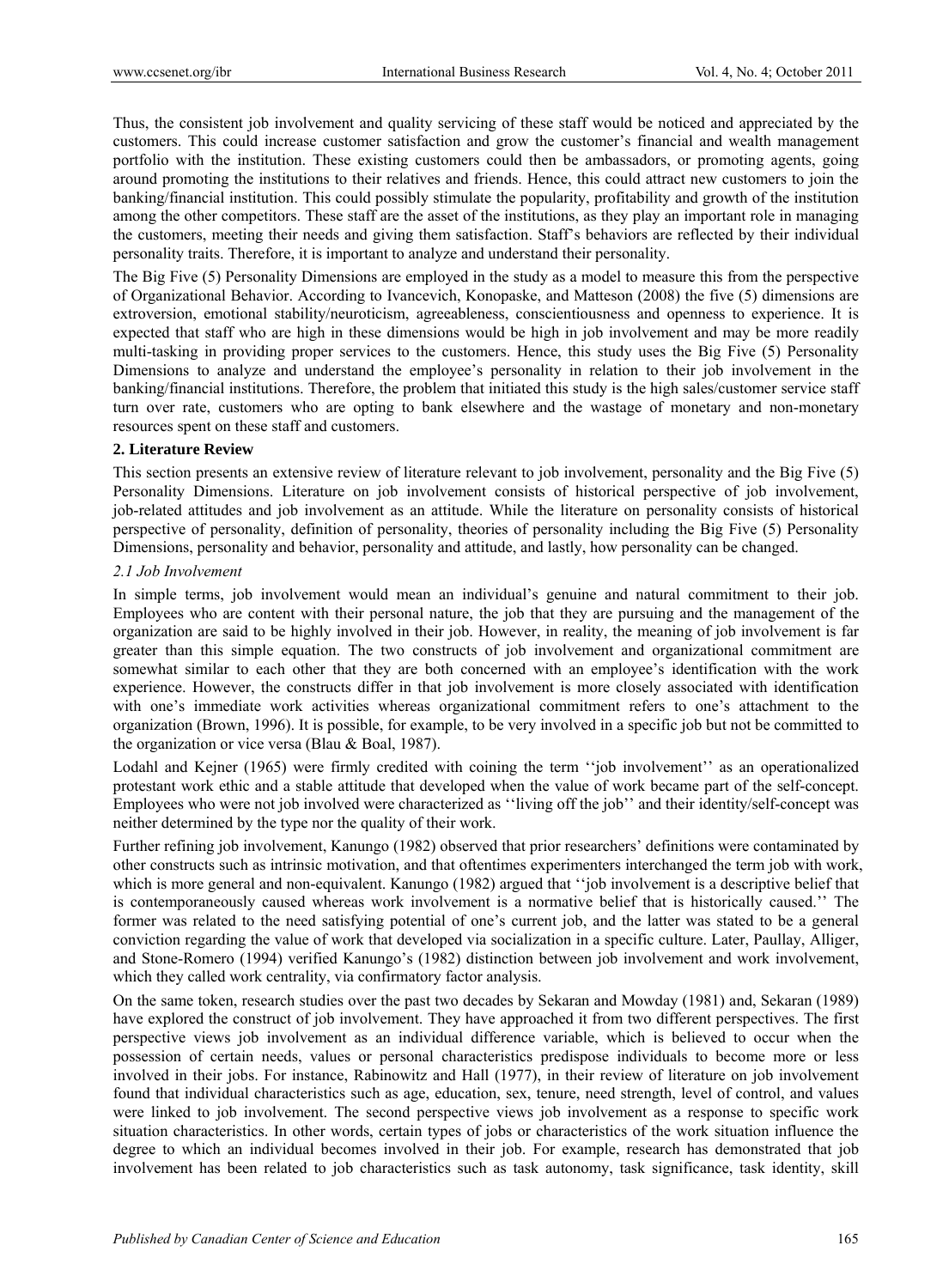variety and feedback, and supervisory behaviours such as leader consideration, participative decision making and amount of communication (Brown, 1996).

It is clear now, with the above literature arguments presented by the respective researchers on the construct of the term "job involvement" and the real difference with "work involvement". For the purpose of this study, the term job involvement should be understood and implied as Kanungo (1982) and the other researchers have precisely defined it.

#### 2.1.1 Job-related attitudes

For a long time, job-related attitudes have been the subject of research. This is mostly because industrial sociology is very preoccupied with in-plant factors. Such factors as type of occupation, size of firm, and management style have been thought to affect the attitudes of employees, and many studies have attempted to prove this, though not altogether successfully. Much of this work has relied on attitude scaling with an attempt to standardize and measure common dimensions at the root of the way employees perceive their jobs. This knowledge is sought to be of use in comparing different groups and in contrasting attitudes characteristic of particular situations (Marshal 1998).

Future success of an organization is indicated through the attitudes of its employees (Hurst, 1995). Attitude is the psychological tendency that is expressed by evaluating a particular entity with some degree of favor or disfavor (Eagly & Chaiken, 1993). A person's attitudes influence that person to act in one certain way instead of another (Cooper & Croyle, 1984). Attitudes are formed on the basis of affective or emotional experiences and could be seen as cognitive structures that represent past experience (Eagly & Chaiken, 1993). Reflecting more deeply-held beliefs at the organizational and societal level enables attitudes to be influenced by the over all cultural context. In an organizational context such attitudes as commitment and satisfaction, which indicate whether individuals will be affectively connected to an institution or would quit (Holton & Russell, 1999; Meyer & Allen, 1997), are crucial.

Uhrbrock (1934) was involved in the actual creation of sophisticated scales for examining attitude. Later, along the same lines, Uhrbrock (1934) showed interest in research on topics such as job satisfaction, job organizational commitment and job involvement. While reviewing on work attitude, Uhrbrock (1934) concluded that the use of employee attitudinal research be very helpful in determining how to create a loyal and cooperative attitude in one's employees. Due to this widespread interest in the possible role of job in the prediction of employee efficiency and performance, Kornhauser (1933) noted that, "Management's interest in employee attitudes arises from the belief that attitudes are important determinants of efficiency."

Just like the job satisfaction and job commitment, job involvement is also an attitude people have about their job. This is based on employees' perception of their jobs and the extent to which it would fit between the employee and the organization.

Commitment attitudes could lead to commitment behavior, which would, in turn, influence commitment attitudes (Reichers, 1985). O'Reilly and Chatman (1986) define organizational commitment as psychological attachment to the organization. Meyer and Allen (1997) differentiate between affective, continuance and normative commitment. Only affective commitment is considered an emotional reward and primary motive for remaining together (O'Malley, 2000). During the implementation of radical change requiring changes to attitudes and values, continuance and normative commitment are not enough, affective commitment is necessary.

Job satisfaction, defined as a pleasurable emotional state resulting from the appraisal of one's job (Locke, 1976), is considered a combination of attitudes about various aspects or facets of the job, which form the overall job satisfaction construct (Spector, 1997). Researchers have broken job satisfaction up into extrinsic elements affecting behavior and intrinsic elements affecting attitudes, beliefs and values. Needs connected to extrinsic factors need to be fulfilled before one can progress upwards to intrinsic motivators (Maslow, 1954).

#### 2.1.2 Job involvement as an attitude

In his work, Kanungo (1982) defined Job Involvement as a simple and distinct identification with a job or work. This definition implies that a job-involved person sees their job as an important part of their self-concept (Lawler & Hall, 1970), and that jobs define one's self-concept in a major way (Kanungo, 1982). In practicality, Job Involvement would simply mean the degree of commitment and interest one would give to their job compared to any other faculty of human life. It is the degree to which one is cognitively preoccupied with, engaged in, and concerned with one's present job (Paullay et al., 1994). Therefore, if a person has high job involvement then the job becomes part of one's identity and a high priority in life.

Job involvement involves the internalisation of values about the goodness of work or the importance of work in the worth of the individual (Lodahl & Kejner, 1965). As such, individuals who display high involvement in their jobs consider their work to be a very important part of their lives and whether or not they feel good about themselves is closely related to how they perform on their jobs. In other words, for highly involved individuals, performing well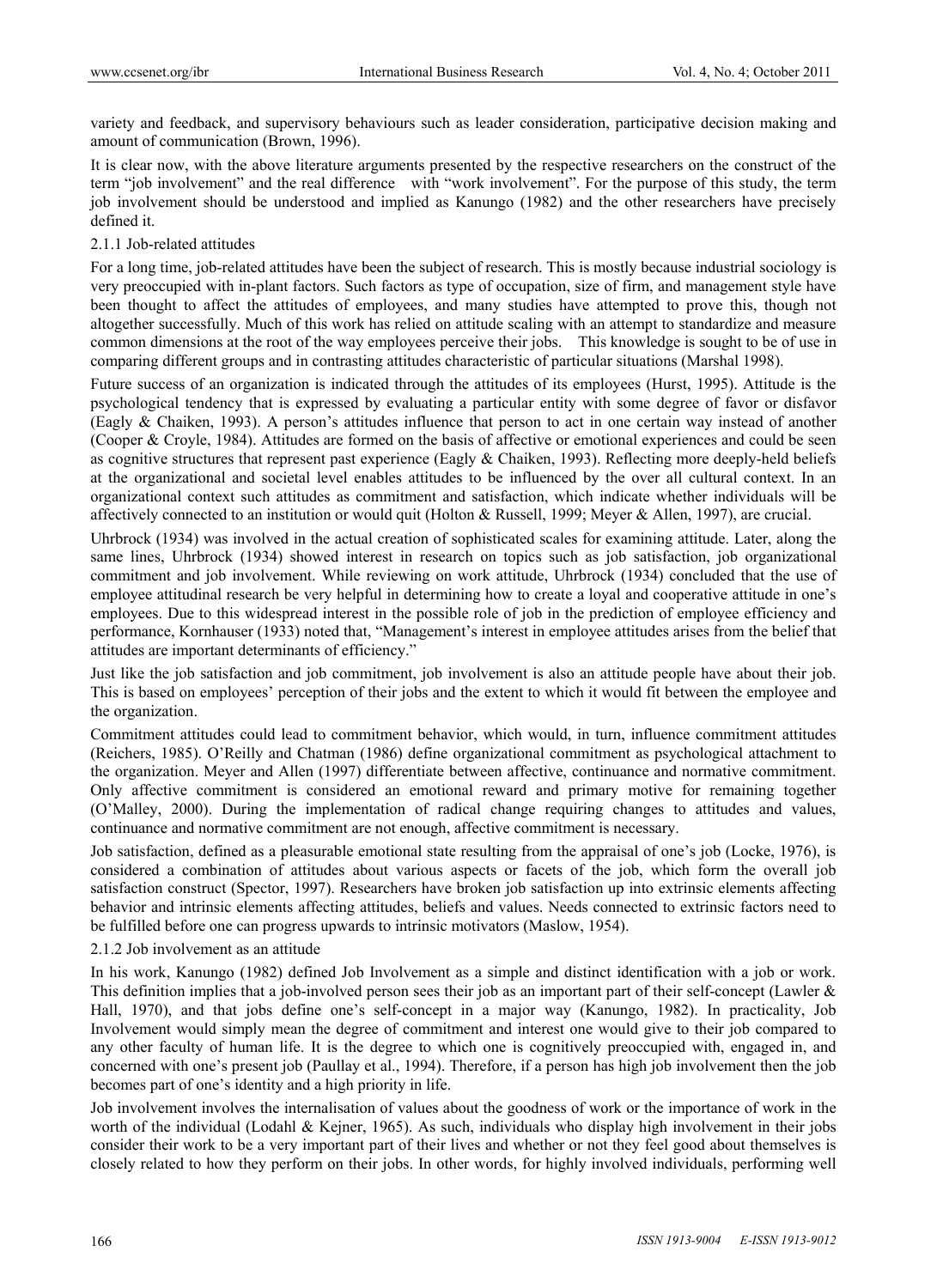on the job is important for their self esteem (Lodahl & Kejner, 1965). Because of this, people who are high in job involvement genuinely care for and are concerned about their work (Kanungo, 1982).

There are numerous studies, in which Job Involvement is linked to other management concepts. Two of which are linked with absenteeism (Blau, 1985; Farrell & Stamm, 1988; Shore, Newton, & Thornton, 1990; Scott & McClellan, 1990), and to turnover or intent to leave (Baba & Jamal, 1991; Huselid & Day, 1991). One of the most well presented correlations of job involvement is job satisfaction (Shore et al., 1990; Baba & Jamal, 1991), which states that a person with high job involvement would exhibit a strong level of job satisfaction.

For the purpose of this study, job involvement is simply construed as a significant and voluntary attitude of being attached to executing their job at work with full dedication and satisfaction. Based on that fact, job involvement is initiated naturally from within an individual. If it is there, then they would give the best performance and contribution on their job. Hence, job involvement becomes a crucial attitude of aspiration and motivation which most organizations would admire and set higher expectations of their employees accordingly.

#### *2.2 Personality*

Catell refers to personality to cognitive and behavioral patterns that show stability over time and across situations (as cited in Bozionelos, 2004). Hence, Olver and Mooradian (2003) expand by affirming that it is reasonable to expect that personality traits would influence personal values and attitudes. From ancient times, people have tried to understand and explain behavior by categorizing personalities into distinct types. One of the oldest methods of typing personality that is known is called the "Enneagram" which categorizes personalities by dividing them into 9 numbered types. This method is believed to have originated from the sacred geometry developed by the Pythagoreans 4,000 years ago. It then came through the change of time and culture to the days of Plato, esoteric Judiasm in the Cabalistic traditions of the Tree of Life, and finally into modern times ("Personality Test," 2001-2005).

In his model, the Swiss Psychiatrist Carl Jung outlined eight kinds of personality types based on how people processed and applied information and on whether they were more introverted or extroverted. His book, Psychological Types, was originally written in German in 1921 and mentioned the following categories in detail: One who uses his physical senses to acquire information is called a "sensor" and one who gathers information based on his internal mind patterns is called an "intuitor." A person who makes decisions based on logic is known as a "thinker" and one who makes decisions based on emotion is known as a "feeler" ("Personality Test," 2001-2005).

The history of the study of personality and development of personality typing methods continued in 1926 when a psychologist at Harvard University; William Moulton Marston came up with the DISC system, which is discussed in his book: The Emotions of Normal People. During World War II this system was widely used as part of the US Army's recruitment process and later it came to be a popular commercial tool. Every individual was thought to be a different combination of four key areas based on human behavior response. The areas were called Dominance, Influencing, Steadiness, and Compliance ("Personality Test," 2001-2005).

The Myers-Briggs Type Indicator was the next prominent method to emerge, and it is still popular today. This system was developed in 1958 by two American women, Katherine Cook Briggs and her daughter, Isabel Briggs Myers. It is based on the work of Carl Jung (Myers & McCaulley, 1985). The main difference between this method and that of Jung, from which it originated, is that Briggs and Myers added an additional concept of auxiliary or "back up" functions. For example, if a person is an extrovert, their back-up function which would appear when they are under stress would be introversion. It talks about 16 basic personality modes, allowing two choices for each. A few of these are: "E" and "I" for extraversion and introversion, which relate to one's orientation. With regard to uptake, there is "S" for sensing and "N" for intuition. The options for judgment are "T" for thinking and "F" for feeling and the options for decision making are "J" for judgment and "P" for perception. They believed that such personality traits as perfectionism and leadership come out of these basic functions. This is a highly popular method. Even today it is employed by over 4 million people annually ("Personality Test," 2001-2005).

## *2.3 The Big Five Personality Dimensions Theory*

Srivastava (2008) had reinstated that the term "Big Five" was coined by Lewis Goldberg in 1976 and was originally associated with studies of personality traits used in natural language. While, the term "Five-Factor Model" has been more commonly associated with studies of traits using personality questionnaires. The two research traditions yielded largely consonant models (in fact, this is one of the strengths of the Big Five/Five-Factor Model as a common taxonomy of personality traits), and in current practice the terms are often used interchangeably.

Roccas, Sagiv, Schwartz, and Knafo (2002) stated in their introduction that this five factor personality model is a dominant approach for representing the human trait structure today. Similarly, empirical evidences by Digman (1990), Goldberg (1993), Mc Crae and Costa (1996), and O'Connor (2002) have all supported that the Big Five Personality Dimensions represents the taxonomy to describe human personality in a very orderly manner.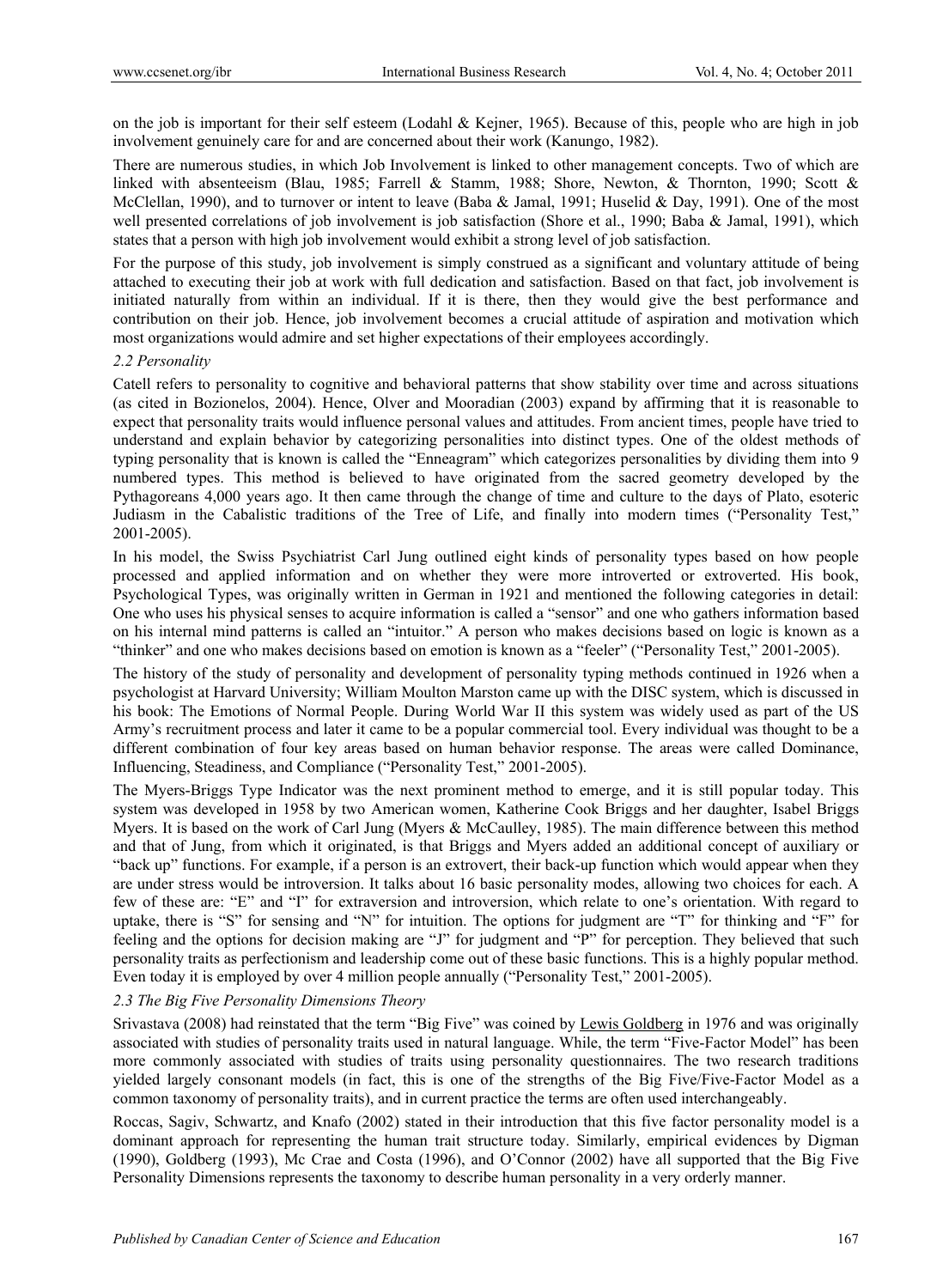The Big Five Personality Dimensions implies that personality consists of five separate dimensions that altogether provide a comprehensive taxonomy for the study of human behavior. According to this emerging consensus, the Big Five Personality Dimensions consists of extroversion, emotional stability/neuroticism, agreeableness, conscientiousness, and openness to experience (Costa & Mc Crae, 1985; Mount & Barrick, 1995).

According to Ivancevich, Konopaske, and Matteson (2008), each of these five dimensions are described as follows:

*Extroversion* is a broad dimension which encompasses traits such as being active, gregarious, sociable, assertive, talkative and energetic. People who are high in extroversion are usually very jovial, vocal and interactive people. They naturally seem to have a good deal of social interaction. The research by Judge, Heller and Mount (2002) indicates that individuals who are extroverted seem to perform well in sale, customer service and managerial jobs; tend to do better in training programs; and usually have higher levels of job satisfaction.

*Emotional stability* (sometimes it's reversed and known as Neuroticism) is the tendency to experience positive emotional states. People who are high in emotional stability/neuroticism would feel secure, relaxed, calm and confident. In contrary, people who are low in emotional stability/neuroticism would feel worried, insecure, depressed, overly anxious and angry. These low emotional people are more likely to experience stress and emotional break downs as and when they encounter a new or challenging job.

*Agreeableness* has the characteristics of being courteous, tolerant, forgiving, soft-hearted and caring. Being high in agreeableness would mean that they are the kind of people who can get along easily with others on any occasion. It is a dimension that can help make someone an effective team player and can pay off in jobs where developing and maintaining good interpersonal relationships is of utmost importance (Neuman & Wright, 1999). Here again, it looks like this dimension would be crucial for jobs related to sales, customer service, teaching, social work and many others in which a person has to interact with people in general.

*Conscientiousness* includes the characteristics of being persevering, organized, responsible, dependable, thorough and industrious. Individuals with this dimension are naturally hard working, result oriented, and ambitious. No doubt this dimension is highly valued by all organizations. In contrast to this dimension, are people who are lazy, inefficient and disorganized in anything that they do. Judge and Ilies's (2002) research indicates that conscientious individuals exhibit a higher level of motivation and job satisfaction.

*Openness* **to experience** (sometimes called Intellect or Imagination) reflects the extent to which a person has broad interest and the urge to take risks in dealings. Some of its traits include broad-mindedness, being imaginative, intelligent, curious and flexible. People who exhibit this dimension are always able to work in an environment where change is continuous and innovation is ongoing.

Besides the above mentioned Big Five Personality Dimensions, there are literally hundreds of other personality dimensions, factors or traits that have been classified by psychologists and academicians for the last many years. However, for the purpose of this study, which is very much related to the school of organizational behavior, the Big Five Personality Dimensions are employed due to its validity, comprehensiveness and wide acceptance in many researches.

#### **3. Research Methodology**

The theoretical framework for the study is adapted from the previous researches of Bozionelos (2004) and Lee, Lau and Liao (2007). In both of these researches the relationship between the Big Five Personality Dimensions and Job Involvement was established by applying the mentioned theoretical framework. Lee, et al.'s research was on the employed managers at the plastic industries, while Bozionelos's (2004) research was on the white-collar public sector employees in three (3) universities. Although both of these researches have established a relationship between the Big Five Personality Dimensions and job involvement, its relevance in banking/financial institutions has not been ascertained. Therefore, this study is intended to explore banking/financial institutions and determine whether a similar relationship can be established. There are no empirical studies that report on the relationship between the Big Five Personality Dimensions and job involvement of sales/customer service staff specifically in banking/financial institutions. Therefore, hypotheses were logically formulated by considering the characteristics associated with each of the Big Five Personality Dimensions and Job Involvement, as Bozionelos (2004) has applied in his hypotheses formulation. Based on research objectives and literature review, the following hypotheses are proposed:

*H1* = *High level of extroversion is positively related to job involvement.*

*H2* = *High level of emotional stability/neuroticism is positively related to job involvement.* 

*H3* = *High level of agreeableness is positively related to job involvement.*

*H4* = *High level of conscientiousness is positively related to job involvement.*

*H5* = *High level of openness to experience is positively related to job involvement.*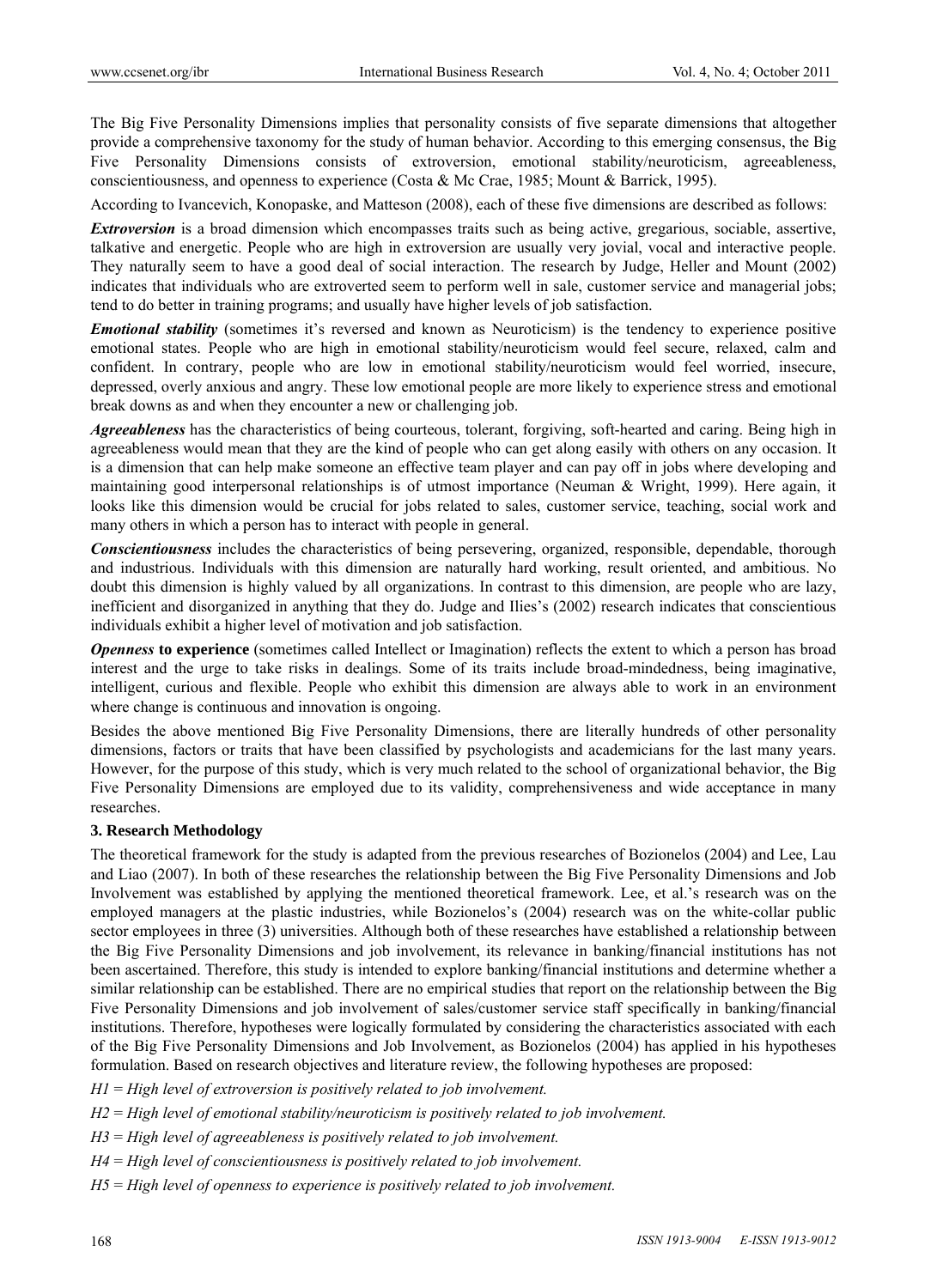# *3.1 Population/Sample*

The first step in selecting a sample is to identify the population from which the sample is to be selected. The basic principle of sampling is that by selecting some of the elements in a population, a researcher may draw conclusions about the entire population. According to Fink (1995), a sample is a portion or a subset of a larger group called a population, and the population is the universe to be sampled.

In this study, the population is the sales/customer service staff of foreign based banking/financial institutions in the Northern Region of Malaysia. By foreign based banking/financial institutions what is meant is that they have branches in Malaysia for business operations, but their main headquarters are in another country. A few examples of this are: Al Rajhi Bank, ABN Ambro Bank, Bank of Nova Scotia Berhad, Citibank, HSBC Bank, OCBC Bank and Standard Chartered Bank. The Northern Region of Malaysia consists of 3 states which are Penang, Kedah and Perlis. Only one of the mentioned banks in the Northern Region of Malaysia has been selected for this sampling purpose. Due to the fact that these banks and financial institutions are so competitive and trying to be better than the rest in the industry, the chosen bank has requested that its name and specific identity not be disclosed in the study's report. This is to adhere to the bank's compliance, privacy and confidentiality policy and to protect against the bank staff's information falling to the competitors. This particular bank has been operating in Penang island for many years and only recently expanded to another branch in the region. It is doing very well and is a frontier in global financial and wealth management services.

Having defined the population of interest, the next concern is to determine the required sample size for this study. According to Forza (2002), determining sample size is a complex issue, which is linked to the significance level and the statistical power of the test, and to the size of the researched relationship. In this study, only a limited amount of financial resources and time are available and this obviously limits the sample size. A total of one hundred and twenty (120) questionnaires were distributed randomly and selectively to all the sales/customer service staff in the chosen foreign based bank. However, only one hundred and five (105) questionnaires were collected back. Therefore, a sample size of one hundred and five (105) respondents has been chosen for the purpose of this study, as well as to satisfy the requirement for parametric statistics. According to parametric statistics, a minimum sample of 100 is required (Diamantopoulos & Schlegelmilch, 1997). This study has adopted the convenience sampling method in the survey process. Convenience sampling is a non-probability sampling technique in which the sampled members are chosen because they are easily accessible.

#### *3.2 Survey instrument*

The questionnaire was formulated as previously discussed in the literature review and theoretical framework. It consists of the following three sections:

- Section A : Personal Demographic Profile;
- Section B : Job Involvement; and
- Section C : Personality Dimension.

**Section A** is comprised of only four (4) questions relating to the respondent's demographic profile. **Section B** is comprised of only nine (9) questions related to job involvement (Table 1). This set of questions is directly adopted from the original source of White and Ruh (1973) as reproduced with permission in Sekaran (2006) as indicated in the above Table 1. Respondents are asked to indicate their level of agreement in deciding their level of job involvement. The responses are given a five-point Likert-type scale ranging from "Strongly Disagree" (1) to "Strongly Agree" (5). **Section C** is comprised of forty four (44) questions related to the Big Five Personality Dimensions as described in Chapter 2. This set of questions is purely adopted from the Big Five Instrument (BFI-44) of Professor Oliver John which was employed in a research by John and Srivastava (1999), as indicated in the above Table 1. This BFI-44 is copyrighted and not in the public domain per se. Hence, the researcher obtained approval from Professor Oliver John to use the BFI-44 for the academic purpose of this study. A set of scoring instructions which has items with negative loadings and reversed-scores was provided to the researcher for analysis purposes. The measurement used in this section is a five-point Likert-type scale similar to the "Section B" questions.

#### **4. Results**

A total of one hundred and twenty (120) questionnaires were distributed randomly and selectively to all the sales/customer service staff in the chosen foreign based bank. However, only one hundred and five (105) questionnaires were collected back, which makes up eighty eight percent (88%) of the total questionnaires distributed. From the one hundred and five (105) that responded to this questionnaire (all the respondents are sales/customer service staff), fifty eight percent (58%) were male and forty two percent (42%) were female sales/customer service staff. About fifty one percent (51%) of the respondents were single, forty three percent (43%) were married, and the remaining six percent (6%) were either divorced or widowed. As for the age and years of experience variables, respondents were required to answer in a nominal figure. As such, mean and standard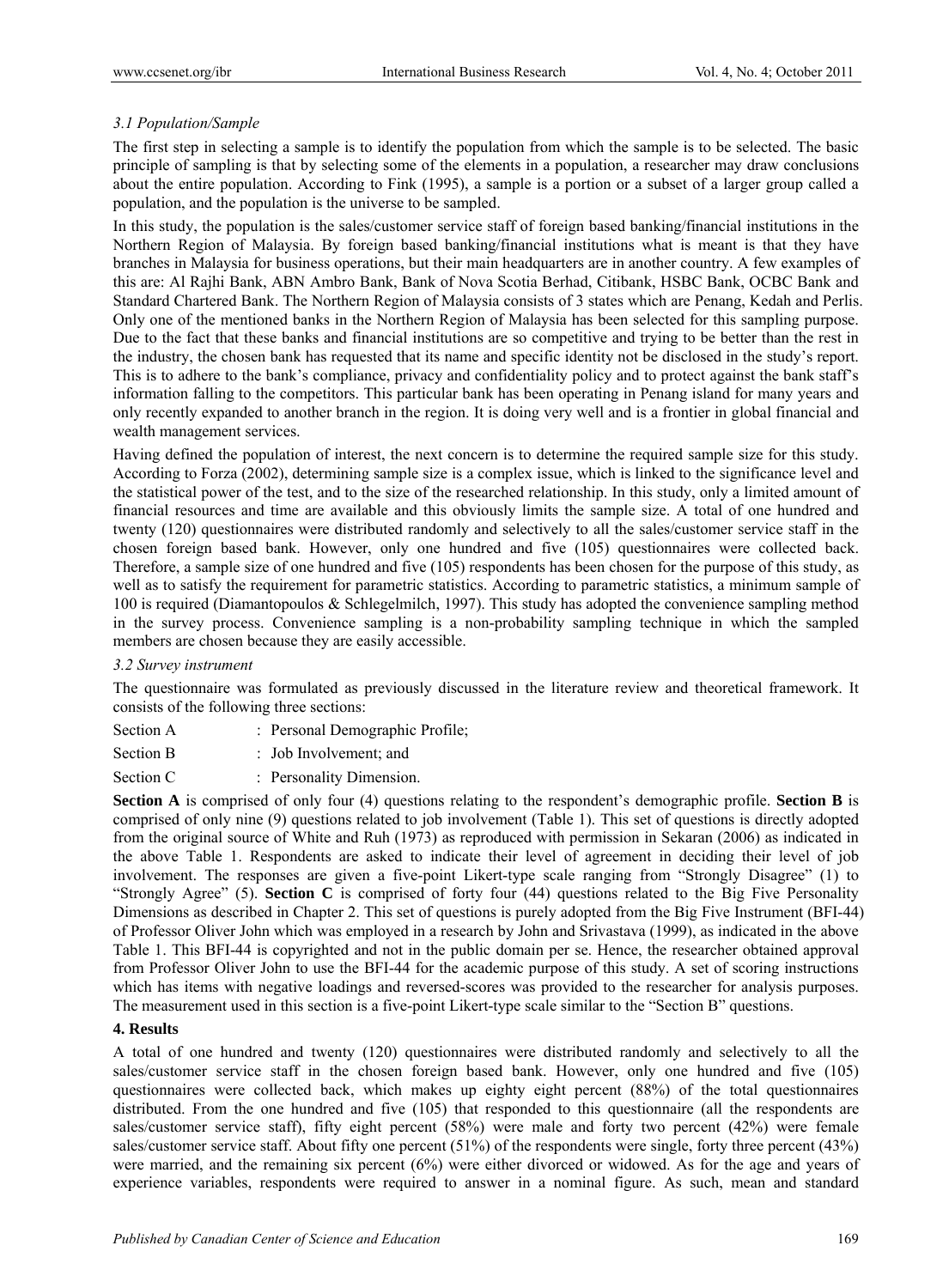deviation were used to analyze the respondent profile just for these variables. The mean age of the respondents is thirty point five four (30.54); while the standard deviation is at five point six four (5.64). The mean for the years of working experience is eight point five one  $(8.51)$ ; while the standard deviation is at six point one eight (6.18).

#### *4.1 Reliability Analysis*

The items that represent each individual factor were subjected to reliability analysis. The computation of the Cronbach's alpha will determine the extent of agreement between respondents for each dimension. A higher score will indicate a higher reliability, with the range being from 0 to 1. All dimensions in this study have high levels of reliability and are well above the cut-off value of 0.70 as suggested by Nunnally and Bernstein (1994). In, Lee, Lau and Liao's (2007) research the reliability scores using the Cronbach's Alpha for Emotional Stability/Neuroticism, Extroversion, Openness, Agreeableness, Conscientiousness and Job Involvement were 0.85, 0.81, 0.90, 0.84, 0.72 and 0.89. Based on the Reliability Analysis for the study, the alpha coefficients are reported in Table 2. The Independent Variable which registered with the lowest value is emotional stability/neuroticism, which has a value of 0.79, while the openness to experience has the highest value at 0.91. The rest are valued at 0.82 for agreeableness, 0.84 for extroversion and 0.88 for conscientiousness. The Dependent Variable is valued satisfactorily at 0.92. There were four (4) items dropped from the Independent Variable because the Alpha values were not significant i.e. were less than 0.70 as reported in Table 2.

#### *4.2 Multiple Regression Analysis*

The hypotheses and the research questions were tested by means of two hierarchical regressions. Taking into account that specific hypotheses had been formulated, non-directional significance testing was utilized. Variable entry and removal points were set at the same, \*p<0.05 and \*\*p<0.01, significance level. Table 3 presents the results of multiple regression analysis. The significant Independent Variables are extroversion (*β* = 0.47\*\*), and agreeableness ( $\beta$  = 0.22<sup>\*</sup>) as shown in table 3.

#### 4.2.1 Assessing Statistical Assumptions

The mediating analyses were verified to be free from any violations towards assumptions of least squares procedures used in multiple regression analysis. The rationale behind the conducting of diagnostic procedures is to ensure whether the errors in prediction are the result of the absence of a relationship between the Big Five Personality Dimensions and job involvement; or some nature of the data that could not be detected by the regression model. The models under investigation were diagnosed for the following assumptions: 1) linearity of the research model; 2) the constant variance of the error terms (heterocedasticity), 3) the independence of the error terms, and 4) the normality of the error term distribution. The linearity of the phenomenon was investigated through Pearson correlation matrix. In addition, multicollinearity (condition index  $\leq$  30, VIF  $\leq$  10, tolerance  $\geq$  0.1) and independence of error term (Durbin Watson ranges 1.5 - 2.5) were found to be within the acceptable limit for all the mediating steps (see Appendix). Homoscedasticity was confirmed by plotting the standardized residual values (Y-axis) vs. regression standardized predicted regression (X-axis), with no significant patterns obtained from the plot. In addition, the use of P-P plots showed that the normality of the error distribution assumption was verified (i.e. illustrated that all the residuals were located along the diagonal line) for all the regression models.

#### **5. Discussions**

The study examined the relationship between the Big Five Personality Dimensions and job involvement. Based on the findings, extroversion and agreeableness are significantly related to job involvement. Emotional stability/neuroticism, conscientiousness and openness to experience are proven not to be positively related to job involvement in this study.

These three (3) non-positively related dimensions do not mean that they are not important but just that in this scope study it doesn't have the significant relationship. Probably the staffs in this study are matured and experience enough to manage these dimensions well that it doesn't affect their level of job involvement. For instance an experience staff would have gone through challenging moments at job which have stabilize their emotional consensus and continue to provide quality service. In addition to that, since the sales/customer service staff inherits a common level of openness and conscientiousness through years of experience, they are exposed to these dimensions at all times in which it is not really significant in their level of job involvement. All these are just the possibilities for these three dimensions for not being positively related to the job involvement based on this particular study.

To answer the first research question, it is identified that there is a positive relationship between extroversion and job involvement. This suggests that those sales/customer service staff that posses a high level of extroversion characteristics would be expected to demonstrate high involvement in their job. Those with a low level of the characteristics of extroversion would also be low in their job involvement in banking/financial institutions. This could be due to the nature of the sales/customer service which naturally requires them to be extrovert in executing their job. Active interaction and vocal communication with their customers would build a warm relationship which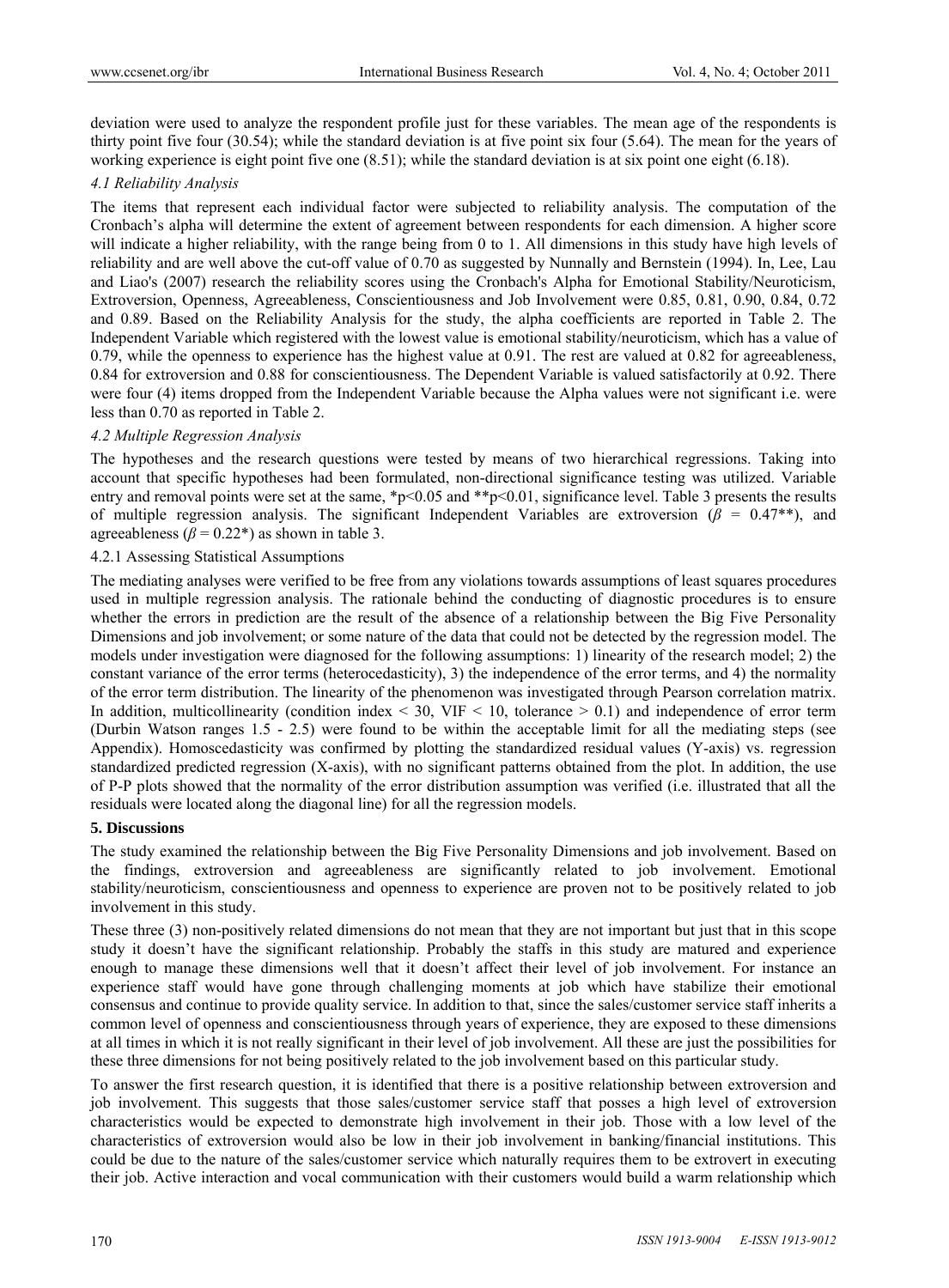would allow closure of sales and increase their job involvement. Customers would also feel comfortable and confident to deal with these staff and support them with more banking transactions.

Bozionelos (2004) reiterated in his work that those who report high scores on extroversion are more likely to possess the need to occupy a central position in their work environment so they can satisfy their ambitious and domineering tendencies. Hence, they should report higher scores on work involvement.

Berthiaume, David, Saucier and Borgeat (1996) suggest a positive relationship between instrumentality and work involvement which is in line with the above reasoning. Instrumentality shares common characteristics with extroversion, such as assertiveness and action tendencies, and has been empirically found to relate to extroversion (Kimlicka *et al.*, 1988). Furthermore, extroversion positively relates to a preference for intrinsically motivating job features (Furnham *et al.*, 1999) and to work performance motivation (Judge & Ilies, 2002)

To answer the third research question, it is identified that there is a positive relationship between agreeableness and job involvement. This suggests that sales/customer service staff that possess a high level of agreeableness characteristics are expected to be highly involved in their sales/customer service job. In this study a high level of agreeableness characteristics would mean that those staff who are courteous, tolerant, forgiving, soft-hearted and caring. Being high in agreeableness would mean that they are the kind of people who can get along easily with others on any occasion. As such staff would be demonstrating a high level of involvement with their customers. Customer's behaviors are not the same at all times and their expectations also varies from time to time. Hence, staff with high agreeableness would be flexible and able to manage their customers well. When customers are managed well, they would be happy and increase their support to the bank/financial institutions. It is a dimension that can help make someone an effective team player and can pay off in jobs where developing and maintaining good interpersonal relationships is of utmost importance (Neuman & Wright, 1999). These are the vital characteristics that are necessary for any sales or customer service staff to have.

Contrary to this, Bozionelos (2004) mentioned in his work that a low degree of relationship between agreeableness and work involvement would demonstrate higher involvement in their work and vice versa. Low agreeableness includes antagonism and selfishness; hence, those who score low on agreeableness may be more involved in their work in order to satisfy antagonistic and egotistical needs by means of advancing their careers. However, taking into account that agreeableness has been identified as a positive correlate of work performance (e.g. Barrick & Mount, 1991; Salgado, 1997), individuals who score low on agreeableness may demonstrate the type of involvement in their work that is detrimental to work performance. For example, they may be primarily involved in informal network building as a means to advance their careers at the expense of engaging in productive activities (Luthans, Rosenkrantz, & Hennessey, 1985).

As such, this study concurs with the findings of Barrick and Mount (1991), and Saldago (1997) that a high level of agreeableness has a positive relationship with job involvement, whereby staff that scored high in this dimension would be very involved in executing their job naturally and contently.

#### *5.1 Theoretical Implications*

A crucial point to note here is that the findings of this empirical study identified only two of the Big Five Personality Dimensions as being positively related to job involvement in the banking/financial industry. The other three have no positive relationship with job involvement. Hence, from a wholesome perspective the relationship between the Big Five Dimensions and job involvement is not comprehensive and rich. It is just a fraction of the Big Five Personality Dimensions.

Therefore, this testing of the personality dimensions may be of limited use in predicting who would be pre-occupied with their work and dedicate the most time to it (Bozionelos, 2004). Accordingly, job involvement reflects values and attitudes. Although personality relates to personal values, its account for their development is far from exhaustive (Olver & Mooradian, 2003). Hofstede (1980 and 1981) and Schein (1992) stated that values are predominantly the by-product of cultural learning. Hence, the concept of job or work involvement may be a product of cultural learning rather than of personality, which is most of the time being inherited through parental genes (Jang, Livesley, & Vernon, 1996).

#### *5.2 Practical Implications*

Two of the Big Five Personality Dimensions, namely, extroversion and agreeableness are directly associated with and contribute to job involvement. These two significant dimensions would definitely be a tool to manage problems encountered by the banking/financial institutions as addressed in the earlier problem statement, and would benefit the Human Resource Department (HRD) and the Strategic Business Planning Department (SBPD) of banking/sales institutions.

Based on the findings, the HRD could emphasize on the two significant dimensions of personality during the recruitment process for the sales/customer service job in banking/financial institutions. Candidates with these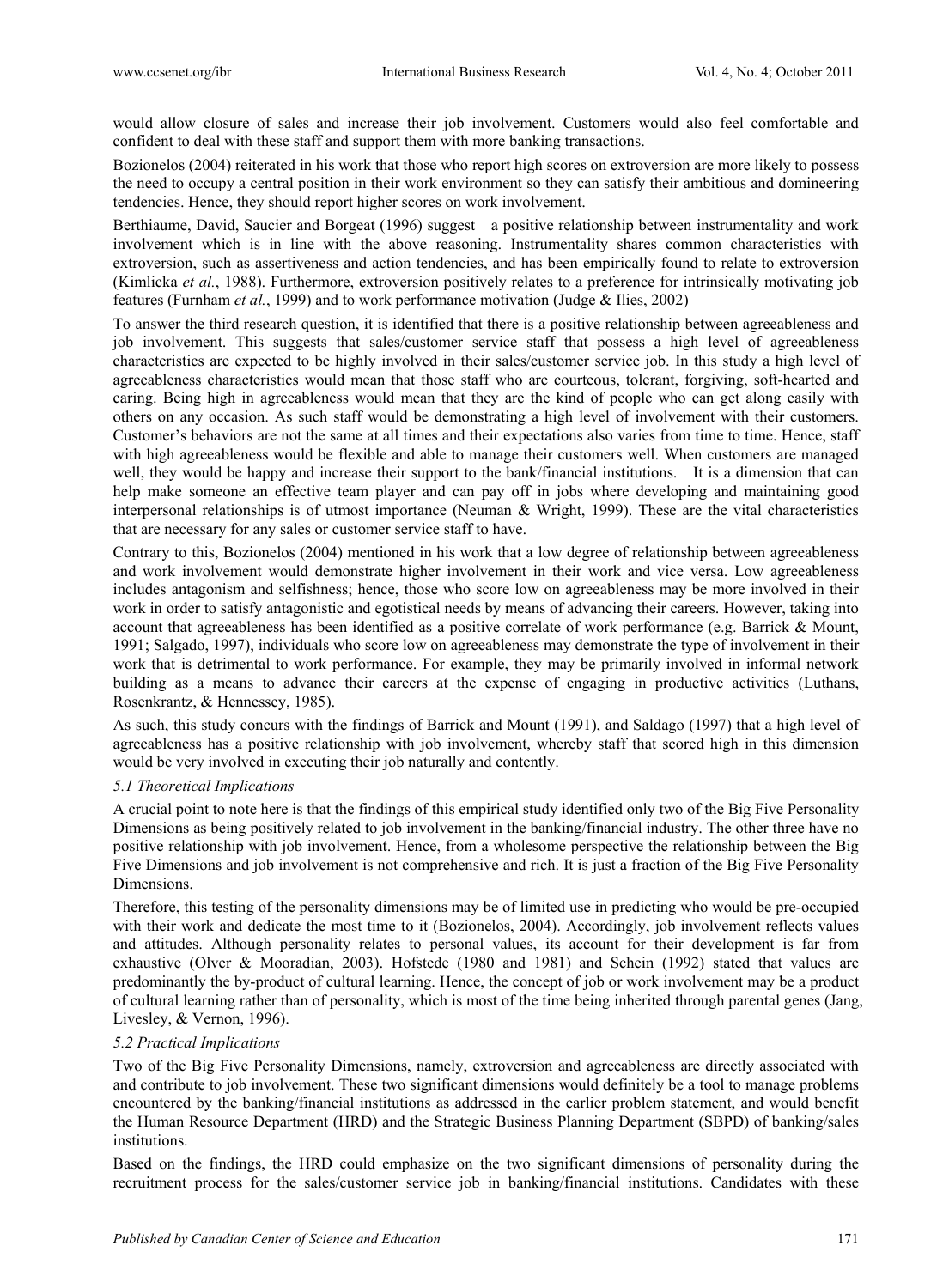personality dimensions would stand a good chance of being recruited and expected to exhibit high involvement in their job. Furthermore, it would assist the HRD in job matching according to employees' personality dimensions which they would then use to formulate appropriate personal development and career paths for their staff.

The implication of the study would also assist the SBPD of banking/financial institutions to utilize their limited resources diligently to maximize their profit and growth. A better understanding of their staff's personality dimensions would boost their strategic business planning activities, furthering the development of their staff's skills and competencies, and managing their career development.

#### **6. Conclusions**

Although this study has a couple limitations and room for future research, the findings of this study still have their own significance. The findings would be of use to the chosen foreign based bank/financial institution, and to a certain extent, would be applicable to other banking/financial institutions. The two personality dimensions that have established a positive relationship with job involvement, carry a tremendous weight, and show how important these dimensions are for this chosen bank/financial institution. Accordingly, each occupation, organization or industry, or a combination of these, would have their own dimensions and levels of significant relationships. Each and every finding should be read in light of the particular scope. In no way could a researcher generalize the findings of one study and apply them to the rest as a standard application.

#### **References**

Baba, V.V., & Jamal, M. (1991). Type A behavior, prevalence, and consequences. *Human Relations*, 44,1213-1228.

Barrick, M. R. & Mount, M. K.(1991). The big five personality dimensions and job performance: A meta-analysis. *Personnel Psychology,* 44 (1), 1-26. doi:10.1111/j.1744-6570.1991.tb00688.x, http://dx.doi.org/10.1111/j.1744-6570.1991.tb00688.x

Berthiaume, M., David, H., Saucier, J.F., & Borgeat, F. (1996). Correlates of gender role orientation during pregnancy and the postpartum. *Sex Roles,* 35, 781-800. doi:10.1007/BF01544092, http://dx.doi.org/10.1007/BF01544092

Blau, G.L. (1985). A multiple study investigation of the dimensionality of job involvement. *Journal of Vocational Behavior,* 27, 19-36. doi:10.1016/0001-8791(85)90050-8, http://dx.doi.org/10.1016/0001-8791(85)90050-8

Blau, G.L. & Boal, K.B. (1987). Conceptualizing how job involvement and organizational commitment affect turnover and absenteeism. *Academy of Management Review,* 12 (April), 282-300.

Bozionelos, N. (2004). The big five of personality and work involvement. Journal of Managerial Psychology. 19 (1/2). Retrieved May 3rd, 2008, from www.emeraldinsight.com/0268-3946.htm

Brown, S.P. (1996). A meta-analysis and review of organizational research on job involvement. *Psychological Bulletin,* 120, 235-255. doi:10.1037/0033-2909.120.2.235, http://dx.doi.org/10.1037/0033-2909.120.2.235

Cooper, J. & Croyle, R.T. (1984). Attitude and attitude change. *Annual Review of Psychology,* 35, 394-426. doi:10.1146/annurev.ps.35.020184.002143, http://dx.doi.org/10.1146/annurev.ps.35.020184.002143

Costa, P. & Mc Crae, R. (1985). The NEO personality inventory (NEO-PI-R) and the NEO five-factor inventory (NEO-FFI) professional manual. Odessa, FL: Psychological Assessment Resources.

Diamantopoulos, A. & Schlegelmilch, B.B. (1997). Taking the fear out of data analysis. London: The Dryden Press.

Digman, J. M. (1990). Personality structure: Emergence of the five-factor model. *Annual Review of Psychology*, 21, 417-440. doi:10.1146/annurev.psych.41.1.417, http://dx.doi.org/10.1146/annurev.psych.41.1.417

Eagly, A.H. & Chaiken, S. (1993). *The psychology of attitudes.* Harcourt College Publishers.

Farrell, D., & Stamm, C.L. (1988). Meta-analysis of the correlates of employee absence. *Human Relations,* 41, 211-227. doi:10.1177/001872678804100302, http://dx.doi.org/10.1177/001872678804100302

Fink, A. (1995). *How to design surveys.* London: Sage Publications Ltd.

Forza, C. (2002). Survey research in operations management: A process-based perspective. *International Journal of Operations & Production Management,* 22 (2), 152-194. doi:10.1108/01443570210414310, http://dx.doi.org/10.1108/01443570210414310

Furnham, A., Forde, L., & Ferrari, K. (1999). Personality and work motivation. *Personality and Individual Differences,* 26 (6), 1035-1043. doi:10.1016/S0191-8869(98)00202-5, http://dx.doi.org/10.1016/S0191-8869(98)00202-5

Goldberg, L.R. (1993). The structure of personality traits: Vertical and horizontal aspects. In D.C. Funder, R.D. Parke, C. Tomlinson-Keasey, and K. Widaman (Eds.), Studying lives through time: *Personality and development.*  (169-188).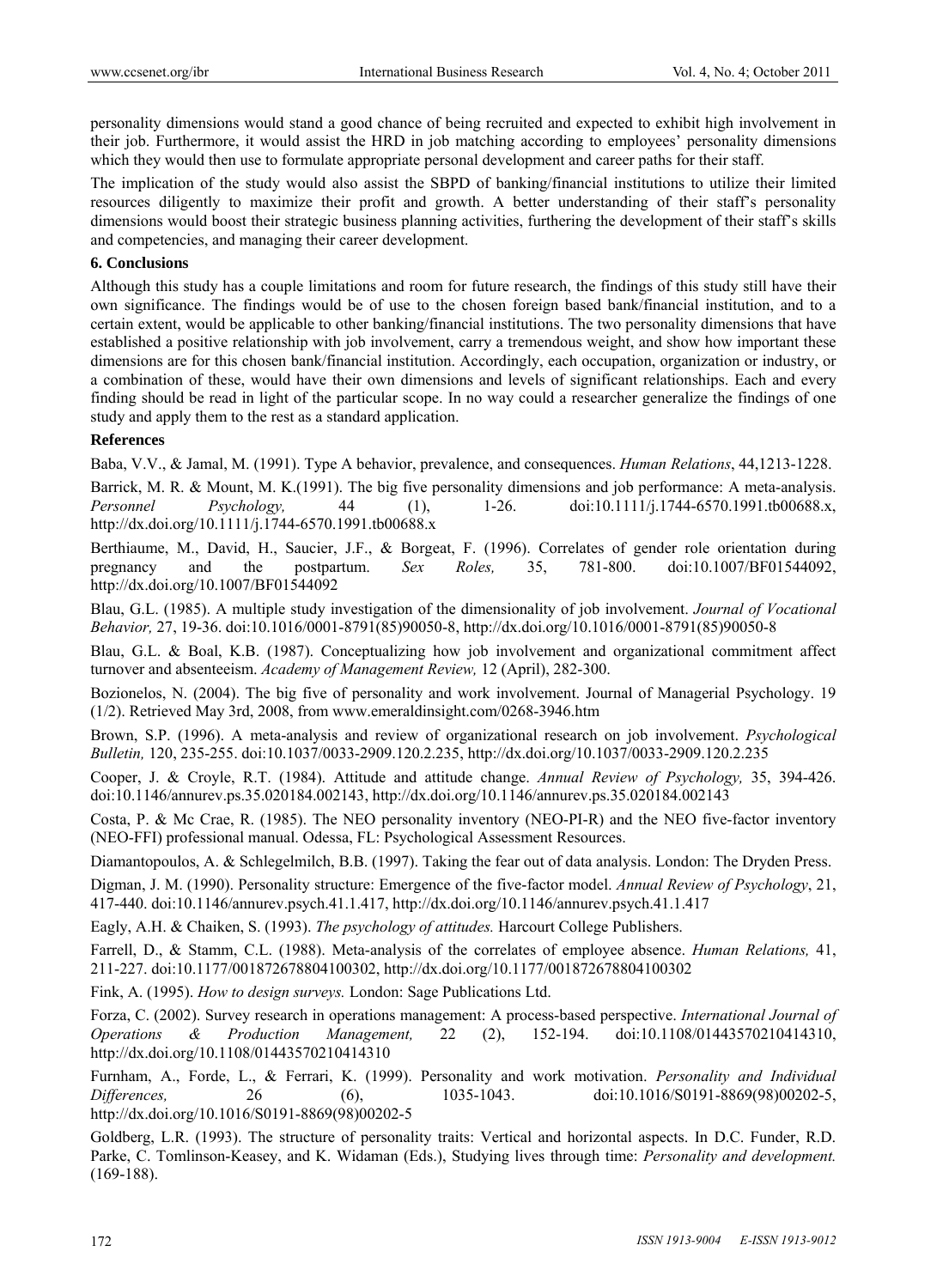Goldberg, L.R. (1993). The structure of phenotypic personality traits. *American Psychologist,* 48, 26-34. doi:10.1037/0003-066X.48.12.1303, http://dx.doi.org/10.1037/0003-066X.48.12.1303

Hofstede, G. (1980). *Culture's consequences: International differences in work-related values*, Beverly Hills: Sage.

Hofstede, G. (1981). Culture and organizations. *International Studies of Management and Organization*, 10 (4), 15-41.

Holton, E.F. III & Russel, C.J. (1999). Organisational entry and exit: An exploratory longitudinal examination of early careers. *Human Performance,* 12 (3/4), 311-342. doi:10.1080/08959289909539874, http://dx.doi.org/10.1080/08959289909539874

Hurst, D.K. (1995). *Crisis and renewal:* Meeting the challenge of organisational change. Boston: Harvard Business School Press.

Huselid, M.A., & Day, N.E. (1991). Organizational commitment, job involvement, and turnover: A substantive and methodological analysis. *Journal of Applied Psychology,* 76, 380-391. doi:10.1037/0021-9010.76.3.380, http://dx.doi.org/10.1037/0021-9010.76.3.380

Ivancevich, J.M, Konopaske, R., & Matteson, M.T. (2008). *Organizational behavior and management*. New York: McGraw-Hill/Irwin.

Jang, K.L., Livesley, W.J., & Vernon, P.A. (1996). Heritability of the big five personality dimensions and their facets: A twin study. *Journal of Personality*, 64, 577-591.

doi:10.1111/j.1467-6494.1996.tb00522.x, http://dx.doi.org/10.1111/j.1467-6494.1996.tb00522.x

John, O.P. & Srivastava, S. (1999). The big five trait taxonomy: History, measurement, and theoretical perspectives. In L.A. Pervin & O.P. John (Eds.). Handbook of personality: Theory and research (2nd ed.) (102-138). New York: The Guilford Press.

Judge, T.A., Heller, D. & Mount, M.K. (2002). Five-Factor model of personality and job satisfaction: A meta-analysis. *Journal of Applied Psychology,* 87 (3), 530-541. doi:10.1037/0021-9010.87.3.530, http://dx.doi.org/10.1037/0021-9010.87.3.530

Kanungo, R.N. (1982). *Work alienation: An integrative approach*. New York: Praeger Publishers.

Kimlicka, T.A., Sheppard, J.M., Sheppard, P.L., & Wakefield, J.A. (1988). The relationship between Eysenick's personality dimensions and Bem's masculinity and femininity scales. *Personality and Individual Differences,* 9, 833-835. doi:10.1016/0191-8869(88)90076-1, http://dx.doi.org/10.1016/0191-8869(88)90076-1

Kornhauser, A. (1933). The technique of measuring employee attitudes. Personnel Journal, 9, 99-107.

Lee, C.W., Lau, K.R., & Liao, C.S. (Eds.) (2007) Personality traits as predictors of job involvment among employed middle managers. Proceedings from: The 3rd Asian Academy of Applied Business Conference. Hadyai, Thailand.

Locke, E.A. (1976). The nature and causes of job satisfaction. In M.D. Dunnette, (Ed.), *Handbook of Industrial and Organisational Psychology.* (1297-1343) Chicago: Rand McNally.

Lodahl, T.M. & Kejner, M. (1965). The definition and measurement of job involvement. *Journal of Applied Psychology,* 49 (1), 24-33. doi:10.1037/h0021692, http://dx.doi.org/10.1037/h0021692

Luthans, F., Rosenkrantz, S.A., & Hennessey, H.W. (1985). What do successful managers really do? An observational study of managerial activities. *Journal of Applied Behavioral Science,* 21, 255-270. doi:10.1177/002188638502100303, http://dx.doi.org/10.1177/002188638502100303

Mc Crae, R.R. & Costa, P.T. Jr (1996). Toward a new generation of personality theories: theoretical contexts for the five-factor model. In J.S. Wiggins, (Ed.). *The Five-Factor Model of Personality*: Theoretical Perspectives. (51-87). New York, NY: Guilford.

Maslow, A.H. (1954). *Motivation and personality*. New York: Harper & Row.

Meyer, J.P. & Allen, N.J. (1997). *Commitment in the workplace:* Theory, research and applications. Sage Publications

Mount, M.K. & Barrick, M.R. (1995). The big five personality dimensions: Implications for research and practice in human resources management. In K.M. Rowland & G. Ferris, (Eds.). *Research in personnel and human resources management* (Vol 13), (153-200). Greenwich, CT: JAI Press.

Myers, I.B. & McCaulley, M.H. (1985). Manual: A guide to the development and use of the Myers-Briggs Type Indicator. Palo Alto: Consulting Psychologists Press.

Neuman, G. A. & Wright, J. (1999). Team effectiveness; Beyond skills and cognitive ability. *Journal of Applied Psychology*, 84 (3), 376-389. doi:10.1037/0021-9010.84.3.376, http://dx.doi.org/10.1037/0021-9010.84.3.376

Nunnally, J.C. & Bernstein, I.H. (1994). *Psychometric theory*. New York: McGraw-Hill Publishing Company.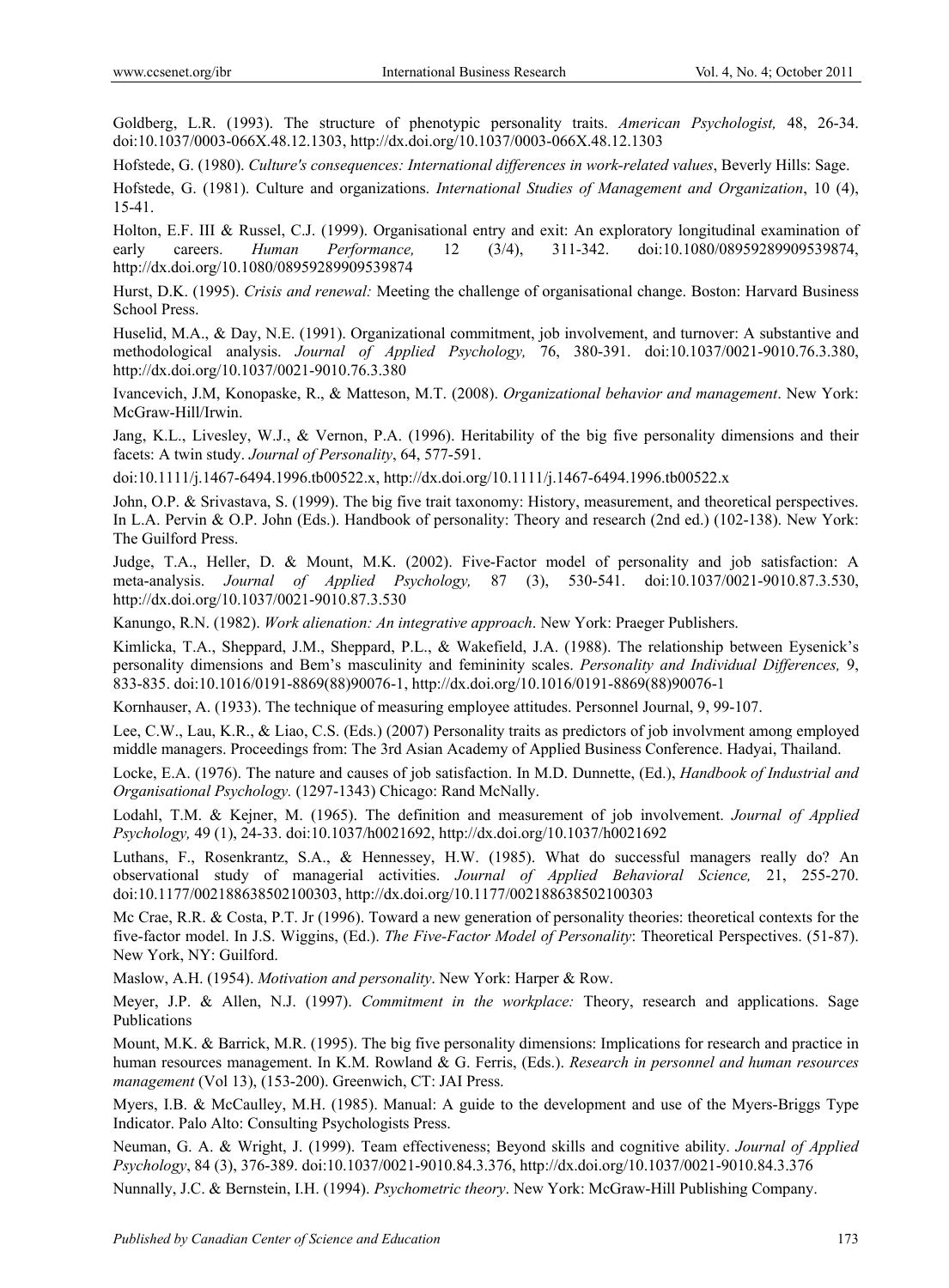O'Connor, B.P. (2002). A quantitative review of the comprehensiveness of the five-factor model in relation to popular personality inventories. *Assessment,* 9, 188-203. doi:10.1177/10791102009002010, http://dx.doi.org/10.1177/10791102009002010

Olver, J.M. & Mooradian, T.A. (2003). Personality traits and personal values: A conceptual and empirical investigation. *Personality and Individual Differences,* 35, 109-125. doi:10.1016/S0191-8869(02)00145-9, http://dx.doi.org/10.1016/S0191-8869(02)00145-9

O'Malley, M.N. (2000). Creating commitment: How to attract and retain talented employees by building relationships that last. John Wiley & Sons, Inc.

O'Reilly, C.A. & Chatman, J. (1986). Organisational commitment and psychological attachment: The effects of compliance, identification and internalization on pro-social behaviour. *Journal of Applied Psychology,* 71, 492-499. doi:10.1037/0021-9010.71.3.492, http://dx.doi.org/10.1037/0021-9010.71.3.492

Paullay, I., Alliger, G., & Stone -Romero, E. (1994). Construct validation of two instruments designed to measure job involvement and work centrality. *Journal of Applied Psychology*, 79, 224-228. doi:10.1037/0021-9010.79.2.224, http://dx.doi.org/10.1037/0021-9010.79.2.224

Personality Tests, IQ Tests and Entrepreneur Tests Online (2001-2005) Retrieved May 12th, 2008, from http://www.2h.com/perso-typing-history.html

Reichers, A.E. (1985). A review and reconceptualisation of organisational commitment. *Academy of Management Review*, 12, 278-287. doi:10.2307/258535, http://dx.doi.org/10.2307/258535

Riipinen, M. (1996). The relation of work involvement to occupational needs, need satisfaction, locus of control and affect. *Journal of Social Psychology,* 136, 291-303. doi:10.1080/00224545.1996.9714008, http://dx.doi.org/10.1080/00224545.1996.9714008

Rabinowitz, S. & Hall, D.T. (1977). Organizational research on job involvement. *Psychological Bulletin,* 84, 265-288. doi:10.1037/0033-2909.84.2.265, http://dx.doi.org/10.1037/0033-2909.84.2.265

Roccas, S., Sagiv, L., Schwartz, S.H., & Knafo, A. (2002). The big five personality factors and personal values. Personality and Social Psychology Bulletin. 28 (782). Retrieved April 25th, 2008, from http://psp.sagepub.com/cgi/content/abstract/28/6/789

Salgado, J.F. (1997). The five factor model of personality and job performance in the european community. *Journal of Applied Psychology,* 82, 30-43. doi:10.1037/0021-9010.82.1.30, http://dx.doi.org/10.1037/0021-9010.82.1.30

Schein, E. (1992). Organizational culture and leadership (2nd ed.). San Francisco: Jossey-Bass.

Scott, K.D., & McClellan, E.L. (1990). Gender differences in absenteeism. *Public Personnel Management,* 19, 229-253.

Sekaran, U. (1989) Paths to the job satisfaction of banking employees. *Journal of Organizational Behaviour,* 10, 347-359. doi:10.1002/job.4030100405, http://dx.doi.org/10.1002/job.4030100405

Sekeran, U.& Mowday, R.T. (1981). A cross cultural analysis of the influence of individual and job characteristics on job involvement. *International Review of Applied Psychology,* 30, 51-64. doi:10.1111/j.1464-0597.1981.tb00979.x, http://dx.doi.org/10.1111/j.1464-0597.1981.tb00979.x

Shore, L.M., Newton, L.A., & Thornton, G.C. (1990). Job and organizational attitudes in relation to employee behavioral intentions. *Journal of Occupational Behaviour,* 11, 57-67. doi:10.1002/job.4030110108, http://dx.doi.org/10.1002/job.4030110108

Spector, P.E. (1997). Job satisfaction: Application, assessment, causes, and consequences. Sage Publications.

Srivastava, S. (2008). Measuring the big five personality factors. Retreived May 23rd, 2008, from http://www.uoregon.edu/~sanjay/bigfive.html.

Uhrbrock, R.S. (1934). Attitudes of 4430 employees. *Journal of Social Psychology,* 5, 365-377. doi:10.1080/00224545.1934.9921604, http://dx.doi.org/10.1080/00224545.1934.9921604